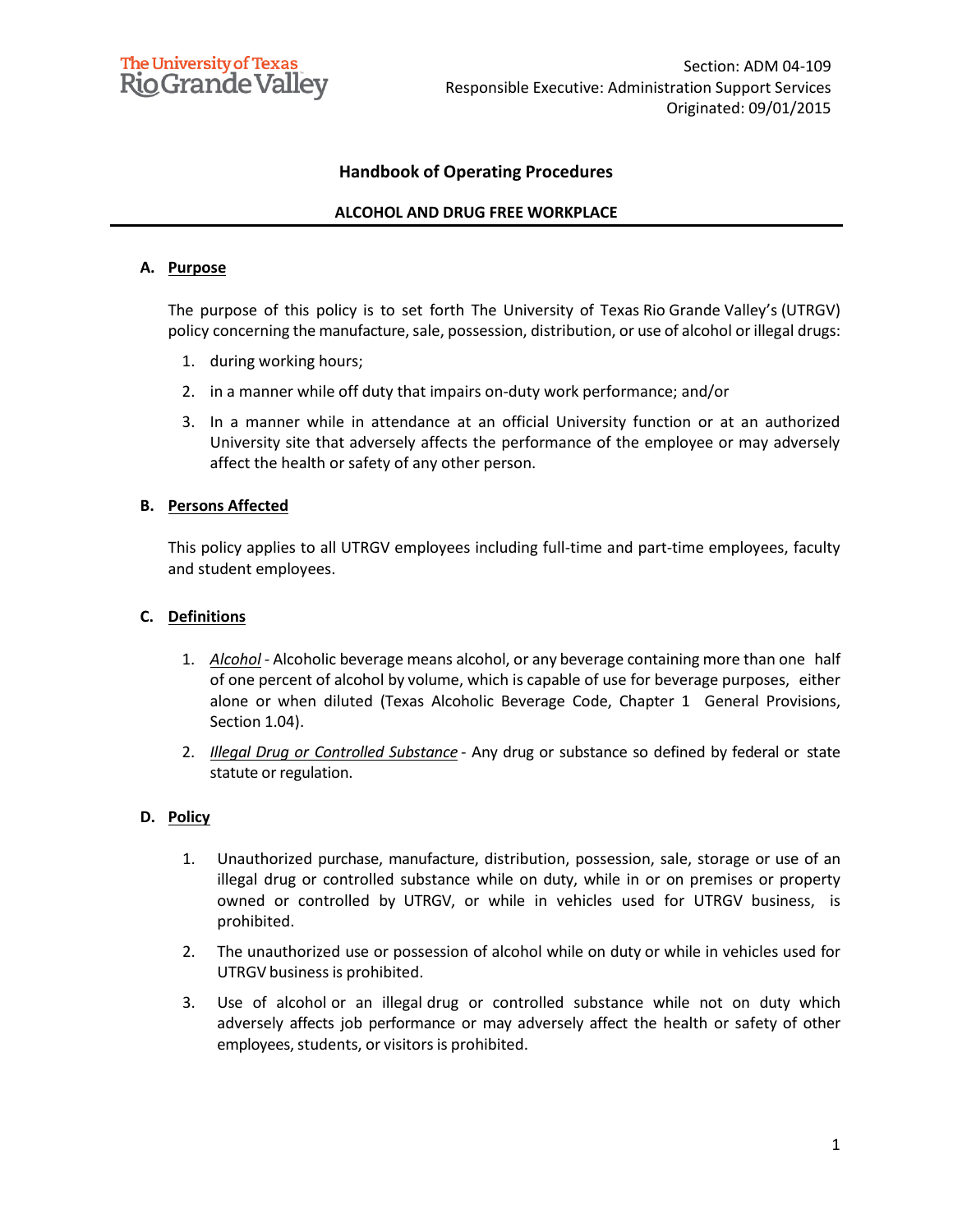- 4. Use of alcohol at an authorized UTRGV function, in the course of official UTRGV business, or at an authorized UTRGV site which adversely affects job performance or may adversely affect the health or safety of any other person is prohibited.
- 5. Published warnings about prescribed or over-the-counter medication and its impact on work performance or the adverse effects on the safety of others must be heeded by the employee. A supervisor's advice and assistance may be necessary when job adjustments are required to ensure an employee's ability to perform assigned work in a safe manner because of such medications.
- 6. Distribution to others of a drug or controlled substance obtained pursuant to a prescription, except by duly licensed and certified persons, while on duty or while in or on premises or property controlled byUTRGV is prohibited.
- 7. Employees who use illegal drugs or abuse controlled substances or alcohol are encouraged to seek help from available resources.
- 8. All employees are required to notify their supervisor, in writing, within five (5) business days, of any criminal complaint, information, indictment, no contest plea, guilty plea or criminal conviction under a criminal drug statute (excluding misdemeanor offenses punishable only by fine). The supervisor receiving a self-report must provide the information to the Human Resources Employee Relations Manager.
- 9. Having received such notice or otherwise obtaining actual notice, a supervisor is required to make a report within ten (10) calendar days to a contracting officer if required under the terms of the grant or contract. A supervisor will initiate personnel action within thirty (30) calendar days of being notified, if required under the terms of the grant or contract.

### **E. Responsibilities**

- 1. Employees are responsible for full compliance with this policy.
- 2. Supervisors are responsible for enforcing compliance with this policy, and for handling violations of this policy in accordance with established UTRGV administrative/ disciplinary procedures.
- 3. The University shall encourage employees who use illegal drugs, or abuse controlled substances, or abuse alcohol to seek help from available resources.

# **F. Procedures**

- *1. Enforcement:*
	- a. An employee who violates this policy may be subject to disciplinary action up to and including termination of employment or non-renewal of appointment.
	- b. At UTRGV's discretion, the employee may be referred to an employee assistance program and may be required to participate in and satisfactorily complete a chemical abuse rehabilitation program as a condition of continued employment.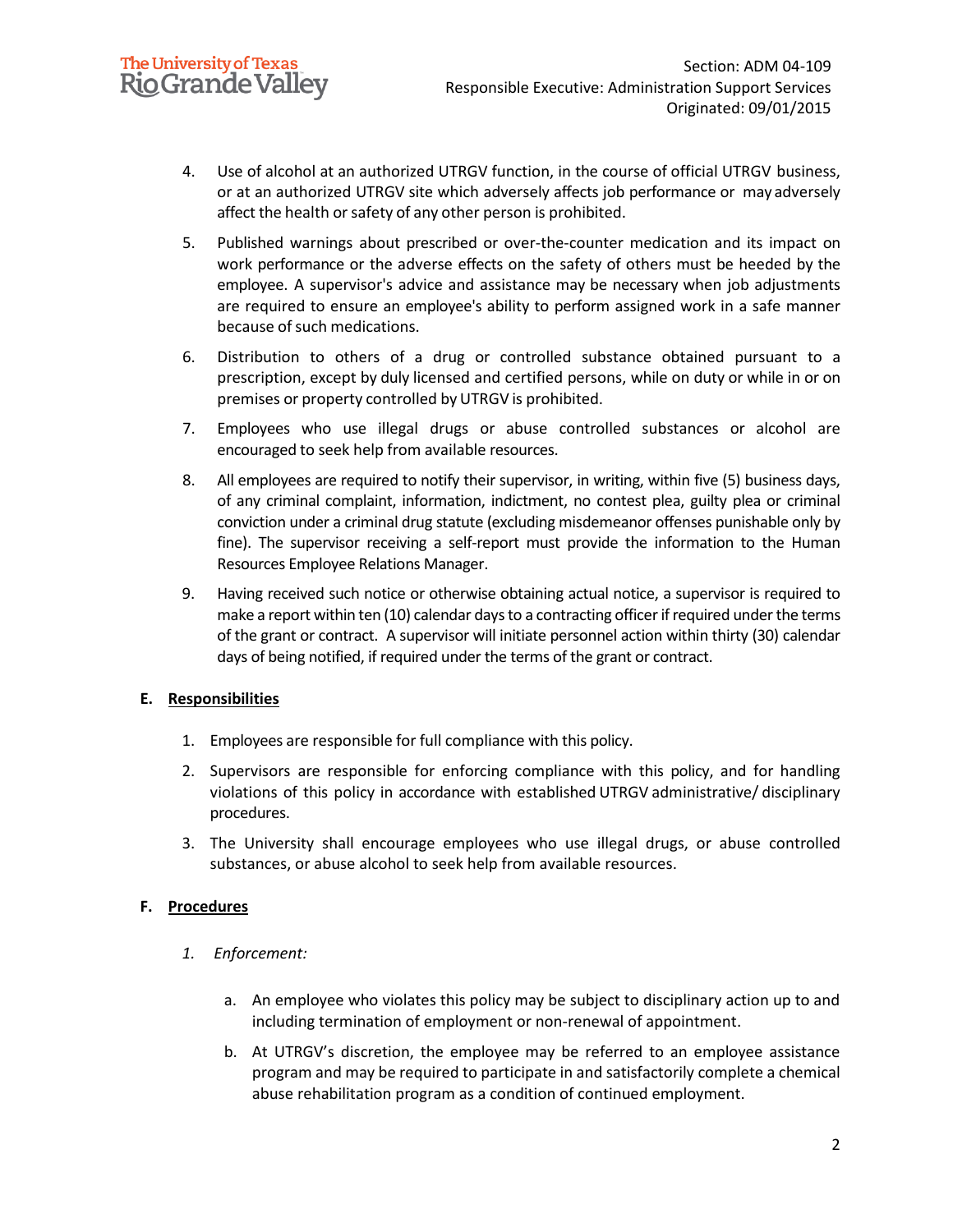- c. Supervisors will contact Human Resources Employee Relations Manager when an employee is observed performing behavior in violation of this policy or appears to be impaired (e.g., exhibits changes or problems with dexterity, coordination, memory, alertness, vision, hearing or speech).
- d. Employees may be required to undergo drug or alcohol testing when a supervisor observes an employee exhibiting such appearance and behavior in violation of this policy.
- e. Employees may be required to undergo drug or alcohol testing pursuant to drug and alcohol program requirements for specific positions.
- *2. Employee Assistance Program:*

Because of the considerable health risks involved in drug or alcohol use, resources are available to assist the UTRGV community in understanding and dealing with drug and alcohol abuse. UTRGV employees can learn about the dangers of substance abuse and get information about treatment and counseling options available to the UTRGV community through the Employee Assistance Program and the Office of Human Resources. Employees who use illegal drugs or abuse controlled substance or alcohol are encouraged to seek help from available resources.

*3. Supervisor Training:*

UTRGV is responsible for providing training to those individuals with supervisory responsibility over positions with duties that require drug testing when such training is required by law.

- *4. Dissemination of Policy and Drug Free Workplace Statement:*
	- a. A Drug Free Workplace policy statement will be published in institutional policies and procedures.
	- b. The following notice shall be provided to all university employees when hired and the record of notice maintained:

*Pursuant to the Drug-Free Workplace Act of 1988 (41 U.S.C.A. §§ 701-707), the University is required to notify all employees that the unlawful manufacture, sale, distribution, dispensing, possession or use of a controlled substance in or on any premises or property owned or controlled by the University is prohibited. A controlled substance is any substance so defined by federal or state statute or regulation.*

*Any employee who is found guilty (including a plea of no contest) or has a sentence, fine or other penalty imposed by a court of competent jurisdiction under*